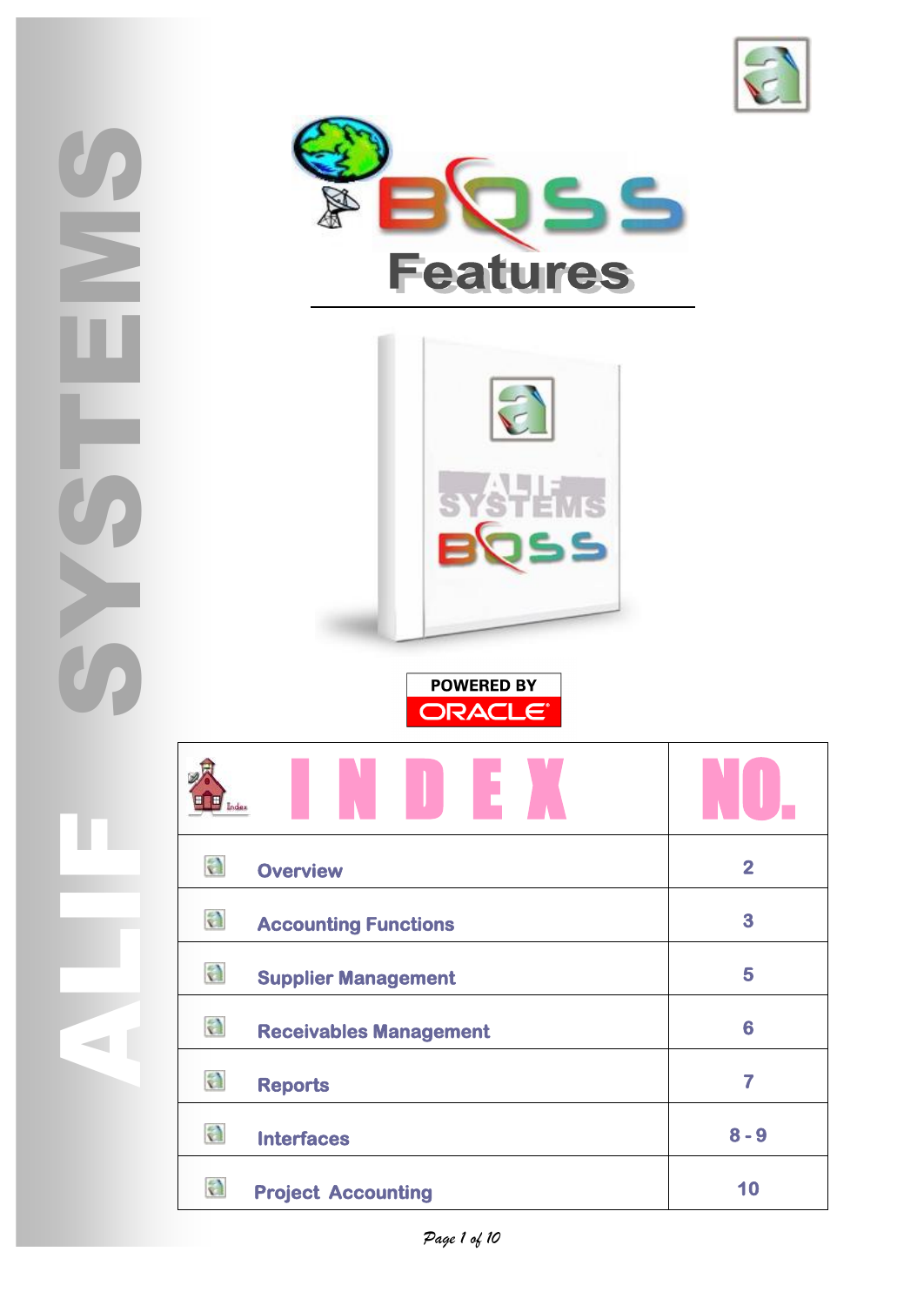

## **Overview**



*BOSS* with **PROJECT ACCOUNTING** is a specialized Accounting System for upcoming Projects. The Project Accounting modules are an ADD-ON to the hugely popular BOSS system. Positioned to also operate via the web, the system enables multi-locational organizations to have on-line access from all their units to the central database. *i*

BOSS not only takes care of day-to-day accounting requirements but also gives a host of MIS Reports. Statutory requirements are also met with and there are interfaces with other systems, which enable the user to be up-to-date at all times**.**

The BOSS system is ideally used by Hotels, Multiplexes, Clubs, Gymkhanas, Air Catering Units, Entertainment Complexes, Shopping Malls, Construction Companies, Restaurants and other Service Companies. The Project Accounting Add-on Module expands the scope of use to other sectors too.

There is an Optional Corporate Consolidation Module through which the Corporate can look at the unit accounts for greater analysis. The system can provide columnar Trial Balances which can help the Corporate Office analyse the Incomes / Expenses in greater detail and compare them unitwise.

The system has a host of parameters, which can be turned off or on depending on the end user requirements, so that although the same system is installed for all the above industries, the system becomes specific to the requirements of the particular industry.

The state<br>the e<br>above<br>indus<br>indus<br>Boss<br>captu<br>empl<br>Payro<br>Asset Boss is totally integrated with Alifsystems Prism and Fixed Assets system. Data captured in Prism flows into Boss through interface thus reducing monthly employee related reimbursement and recovery entries along with the monthly Payroll Salary JV. Yearly Assets Depreciation is calculated in Alifsystems Fixed Assets System and the same flows into Boss through an interface.

> BOSS system has been running in many countries - India, Sri-Lanka, Nepal, Maldives. Special care is taken to keep the system up-to-date in terms of statutory compliances of the particular countries like VAT, TDS, Sales Tax, etc.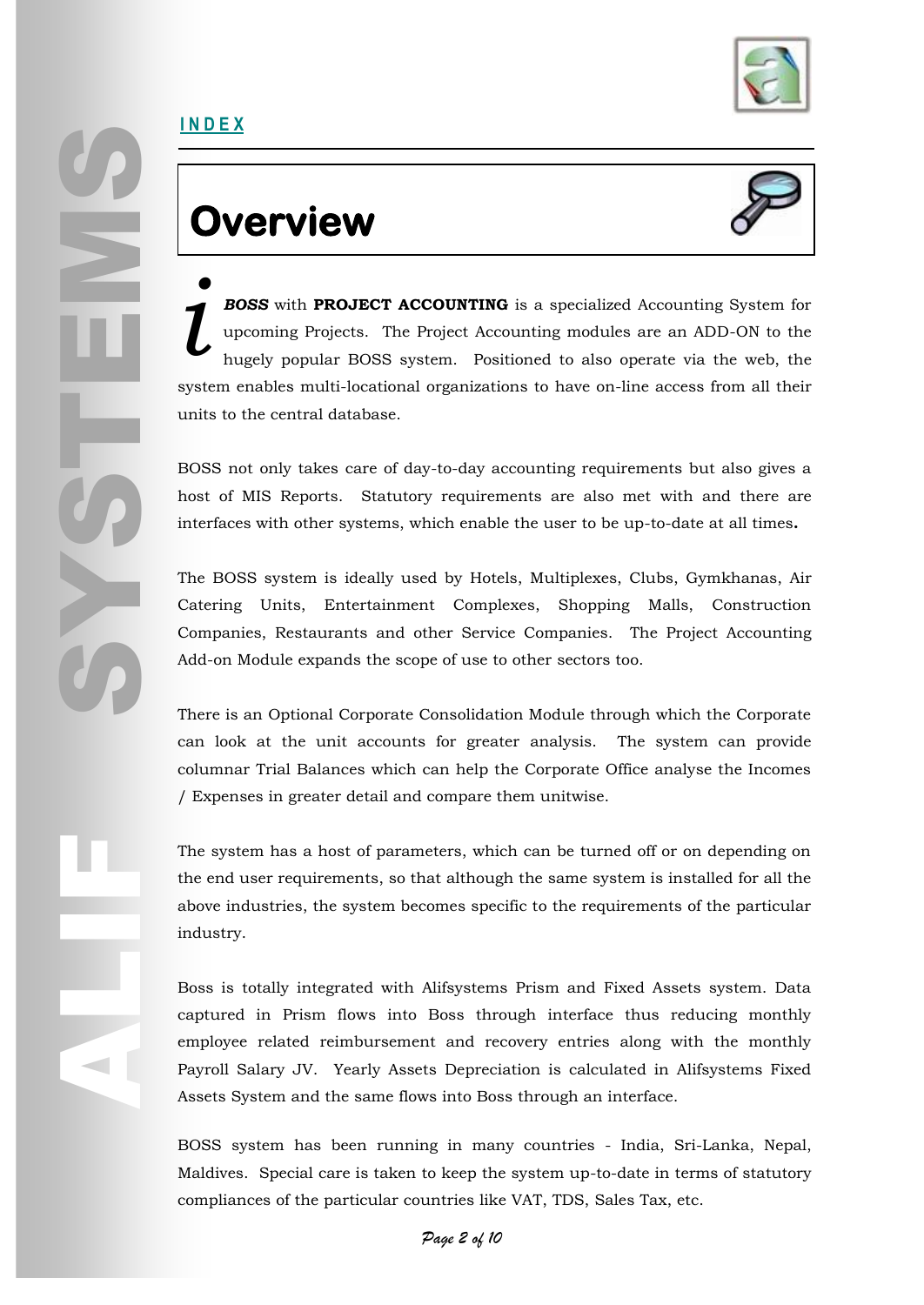

## **Accounting Functions**



**Uniform System of Accounting:** BOSS allows accounting on the basis of Internationally Accepted Accounting Principles.

### **The Principles of Uniform System of Accounting are as under:**

- $\checkmark$  All Operational Departments / Cost Centers must be made accountable such that the Incomes & Expenses relating to the Department can be allocated accordingly and the profitability of each Center ascertained.
- Expenses that cannot be directly allocated should have a facility to be bifurcated as per accounting norms.
- Budgeting should be made Department wise, for every Income and Expense head, so that Budgets v/s Actual statements can be prepared for any period.

 The system not only allows the facility and flexibility to comply with all the above requirements, but goes one step further to give you the facility to define Budgets for Capital Expenditure and allocate the same Department wise.

**Optional Multi-Currency Accounting:** The system takes care of Multiple Currencies. It supports Bank Accounts, Suppliers, Debtors, and any other accounts to be in a currency other than the Home Currency. Gains/Loss on Foreign Exchange Fluctuation are recorded transaction wise and the same is calculated automatically by the system.

**Flexible Coding Structure:** The Coding for the Account Codes is flexible. The length of the codes as well as the format (i.e. breakup into sub-codes / detailed level codes) can be setup at the time of installation. The Account Codes are also grouped for the purposes of Balance Sheet, Profit & Loss A/c and also for MIS analysis.

**Multiple Years Data Storage:** The system enables Data to be kept for as many years as required. 2 Years can be live at the same time so that at the time of year-end, the New Financial Year and the immediately previous year are live and inter-connected. Reporting for all earlier years is also possible.

**Memorandum Entries for MIS & IFRS:** Memorandum entries can be passed in the system. These entries can be classified whether they are for MIS or IFRS purposes. Such entries will not be reflected in the books of accounts. However, MIS reports like Trial Balance & User Definable Reports have an option to consider such entries. Effectively you can get your Final Accounts with IFRS / without IFRS entries.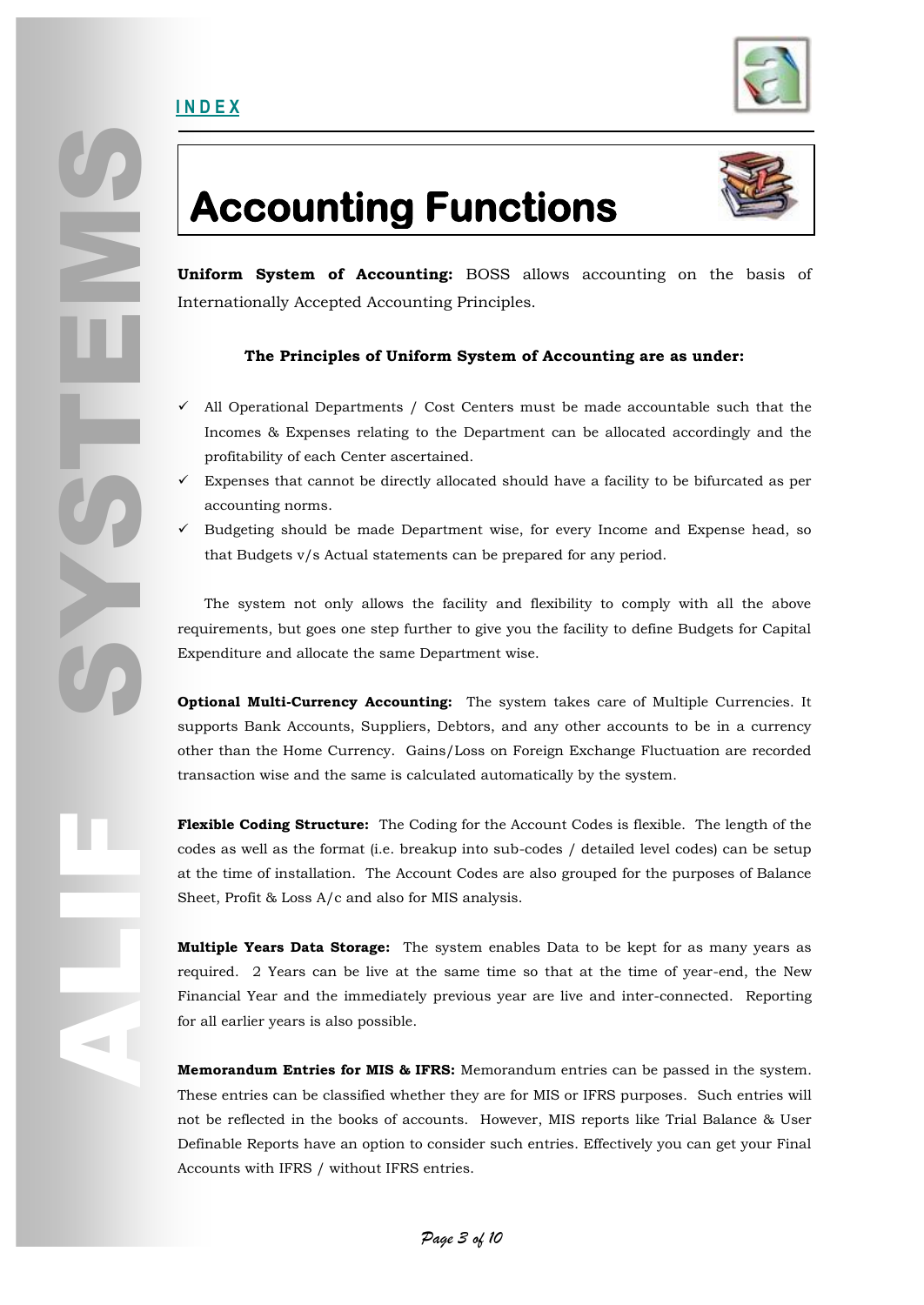

**On-Line Queries:** On-Line Querying of any Account or any Voucher within it is available. One can drill down into details of the voucher or have a look at the scanned image of the supporting documents of that voucher.

**Employee Information:** Expenses incurred by Employees can be kept track of. This enables reporting on which employee incurs what type of expenses. Limits can also be set so that excessive payments are restricted. In a similar fashion, Salary Advances, Loans etc. given to Employees can also be tracked at Employee level.

**Recurring Payments:** Payments that have to be made at regular intervals, like Insurance Payments, Rents, AMC fees, etc. can be set once in the system. The system will then remind the user on the due dates for generation of payment voucher and the entry for the same can be generated with no re-feeding required.

**Bank Reconciliation:** To facilitate Reconciliation of Bank Balances with the Cash Book, the system has a facility whereby the Transactions in the Books can be flagged off with the date of clearance of the same in the Bank. Reports of Uncleared Transactions can then be taken out.

**Transaction Posting:** Transactions can be posted upto any date. Transactions once posted cannot be edited or deleted. This ensures sanctity of accounts whereby transactions can be closed upto a particular date.

**Transaction Locking:** Transactions can be locked either fully or partly – e.g. all Employee information can be locked for the quarter ended 30th June. This means that nobody can edit Employee screens for the given period.

**New Year Routine:** The system automatically enables you to move on to the next financial year as soon as one year is over. The data between the years are interconnected so that entries can be done for both the years simultaneously.

**Petty Cash Module:** Routine Petty Expenses can be routed through this module wherein full details of such expenses can be maintained. However, with a view to not overloading the main BOSS system, only a Summarised Entry for the Day gets generated in BOSS.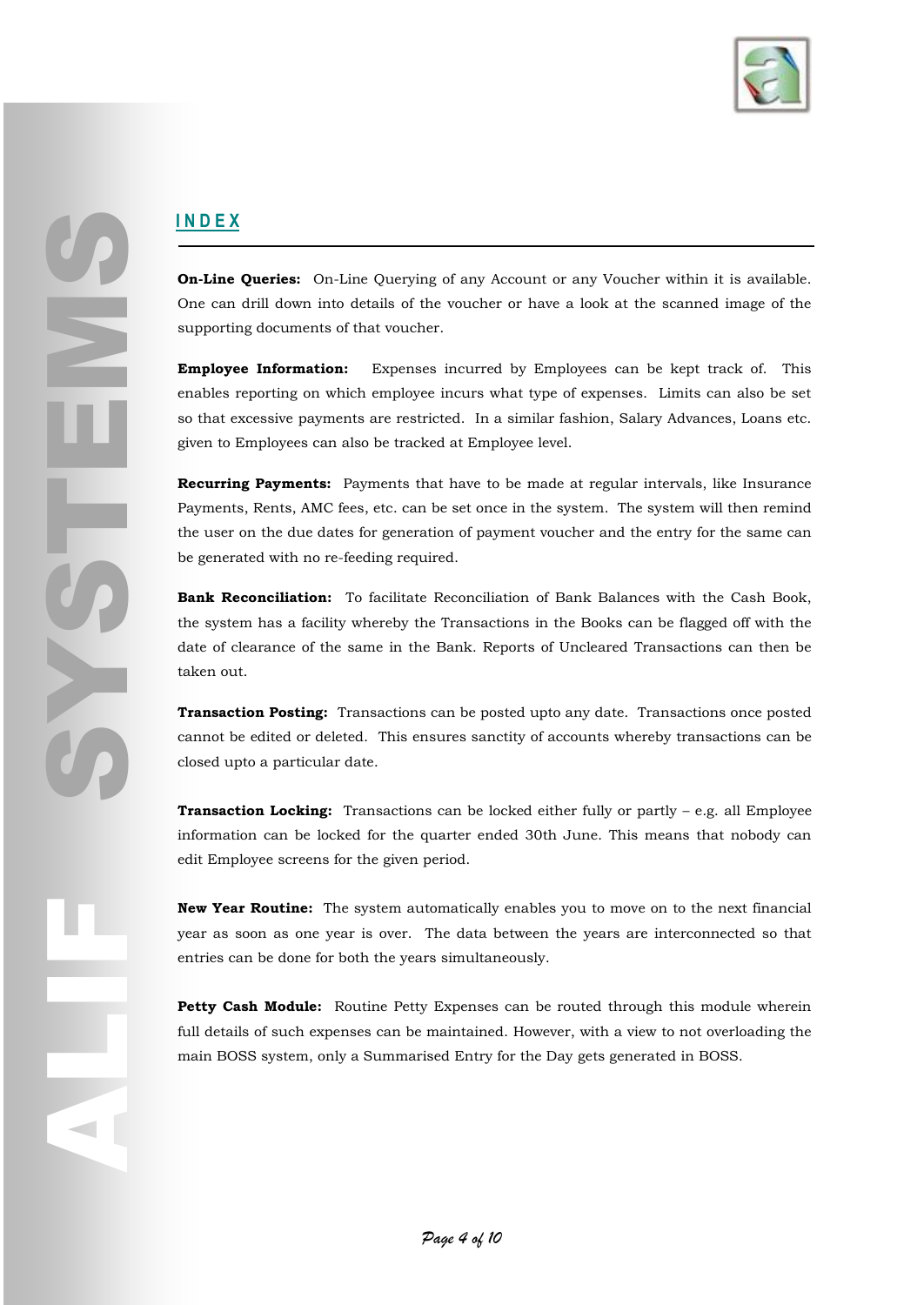

## **Supplier Management**



**Suppliers Analysis:** Billwise breakup of Opening Balances can be keyed in the system and there is a facility to mark off corresponding Debits and Credits in an Account. Outstanding and Ageing Reports can then be generated from the system.

**GRN/RR No. Tracking:** Information about GRN / MRN / RR nos. can be kept in the system and the same can be flagged off against the supplier bills. This enables the user to keep track of Unbilled RRs for the purpose of making liability provisions.

**Tax Deduction at Source:** Records of taxes deducted by the User from various Contractors / Suppliers can be maintained.

**Works Contract Tax:** Similar to TDS on Contractors, Works Contract Tax also has to be deducted at source from certain Contractors.

**VAT / Sales Tax on Purchases:** Taxes paid on Purchases / Expenses can also be monitored. VAT paid off can be then set off against the VAT collected for the purpose of ascertaining the net liability. Summarised & Detail information on the same is also available to enable filing of returns etc.

**Suppliers Payments Monitoring:** Payments to Suppliers becomes a highly automated system, whereby the user only needs to select which Bills are to be passed off for payment and also if any part payment needs to be made. The Payment Entries are self-generated from the choices made and the Covering Letters and / or Cheque for the same can be printed straight from the system.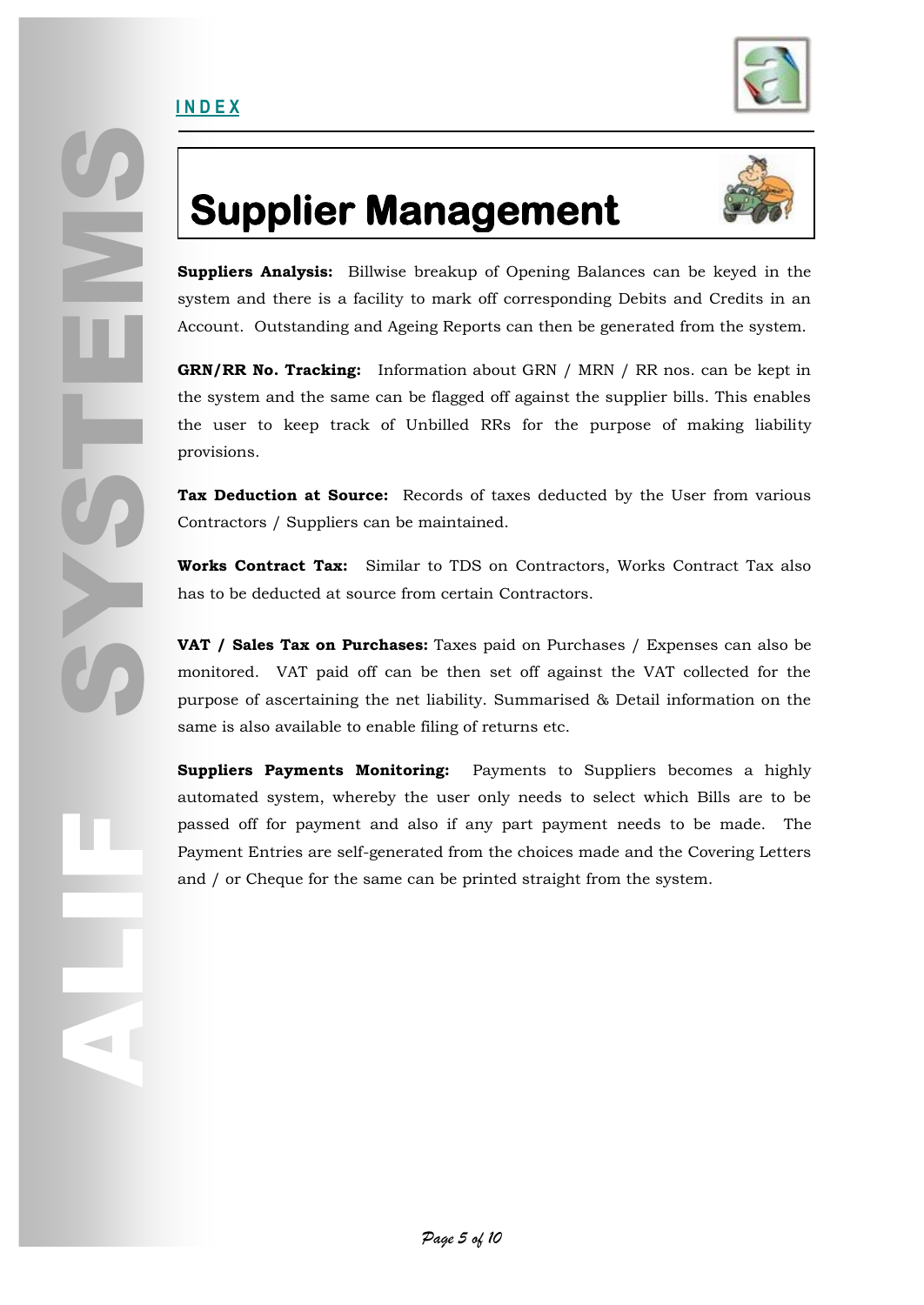ALIF



## **Receivables Management**



Receive<br>
Analysis: Billwise c<br>
parties, there is a fa<br>
matching is also st<br>
Date, Reminders Let<br>
Invoicing / Charge<br>
various types – requirements.<br>
Tax Deduction at S<br>
kept track of. **Analysis:** Billwise details can be maintained in the system. On receipts from the parties, there is a facility to match it against specified outstandings. FIFO basis of matching is also supported. Outstanding Lists, Collection Lists based on Due Date, Reminders Letters can then be generated.

**Invoicing / Charges:** Invoices can be raised on Members / Customers. Charges of various types – recurring, one-time, dynamic etc. can be also raised as per requirements.

**Tax Deduction at Source:** Taxes deducted at Source by the various parties can be kept track of.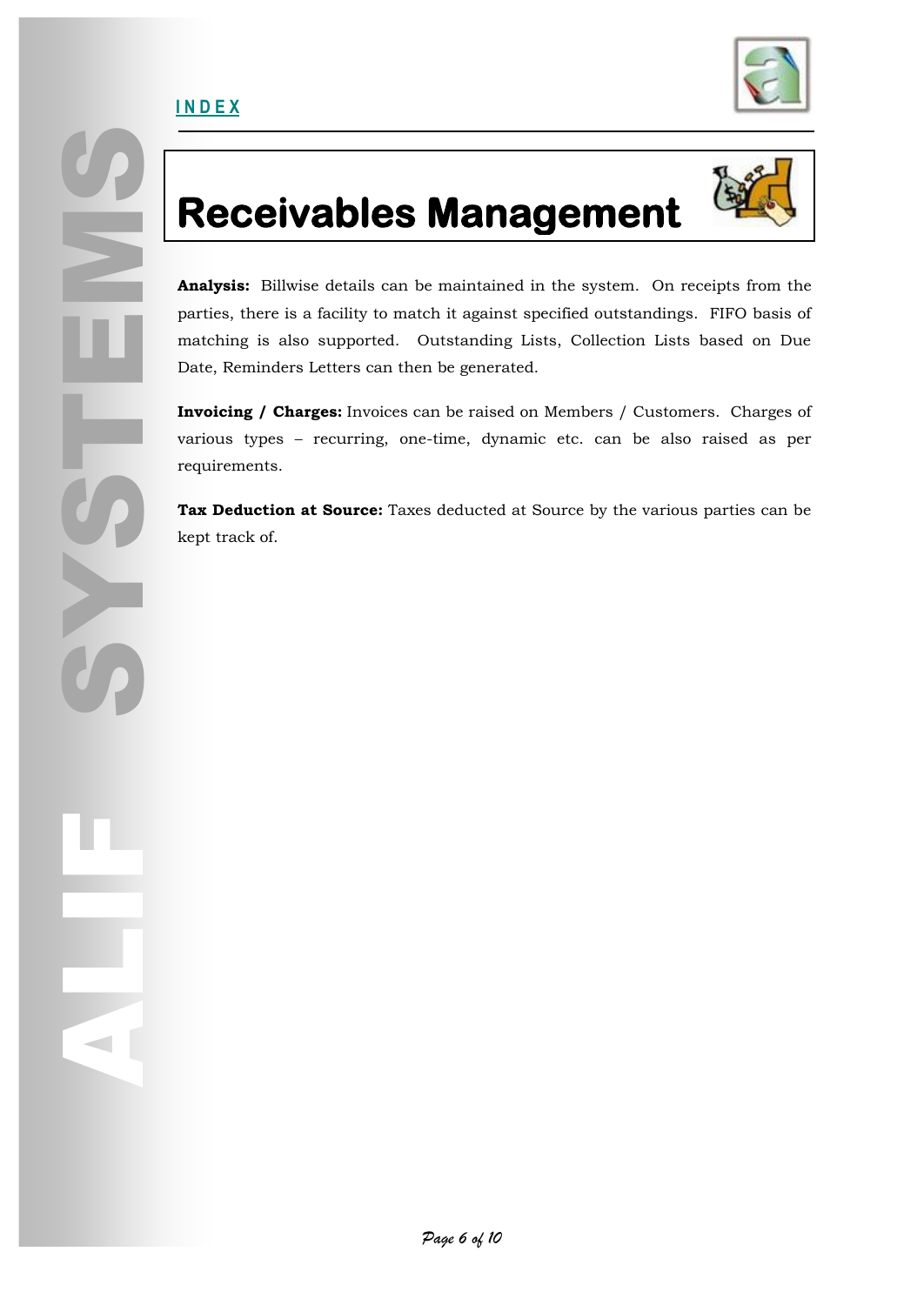

# **Reports**

**I N D E X**



**Powerful Reports:** Reports of various types are available in the system. Right from printing of your basic books of accounts to designing your own MIS reports, there are various facilities and options. Analytical Reports, Budgets v/s. Actuals Reports and Statutory Reports are also available straight from the system. There is also a facility to transfer information to spreadsheets for further analysis. Reports have an option of generating figures in Lacs/Millions.

**Managerial Reports:** Balance Sheet, Profit & Loss Account, Trial Balance etc. can all be generated for any period of your choice.

**Departmental Analysis:** As all Incomes / Expenses are allocated to various departments, reporting on Profitability of each Department becomes very easy. There are cross-tabulated report, which allows you to compare the performance of different departments & comparison with the budgeted figures.

**Cash Flows:** Every Receipt / Payment has to be allocated to a Cash Flow Code. Cash Flows Codes are user definable and the reports on cash flow codes - monthly & annual statement can be generated from the system.

**Balance Confirmations:** To satisfy the Auditors, Balance Confirmation letters have to be sent to various parties. The same can be generated from the system. Similarly, Account Confirmation Letters can also be generated.

**Voucher Printing:** The system has a facility whereby the Vouchers can be printed after the same has been entered. This saves time of manually preparing vouchers for Supplier Bills, Payments, Jv, etc.

### **S t a t u t o r y R e p o r t s**

**TDS Reports:** Consolidated Certificates (Form 16) and Annual Returns of TDS (Forms 26C, 26J, 26K) can then be generated from the system and filed with the authorities.

**Works Contract Tax:** Similar to TDS the corresponding Reports and certificates of WCT can generated from the system.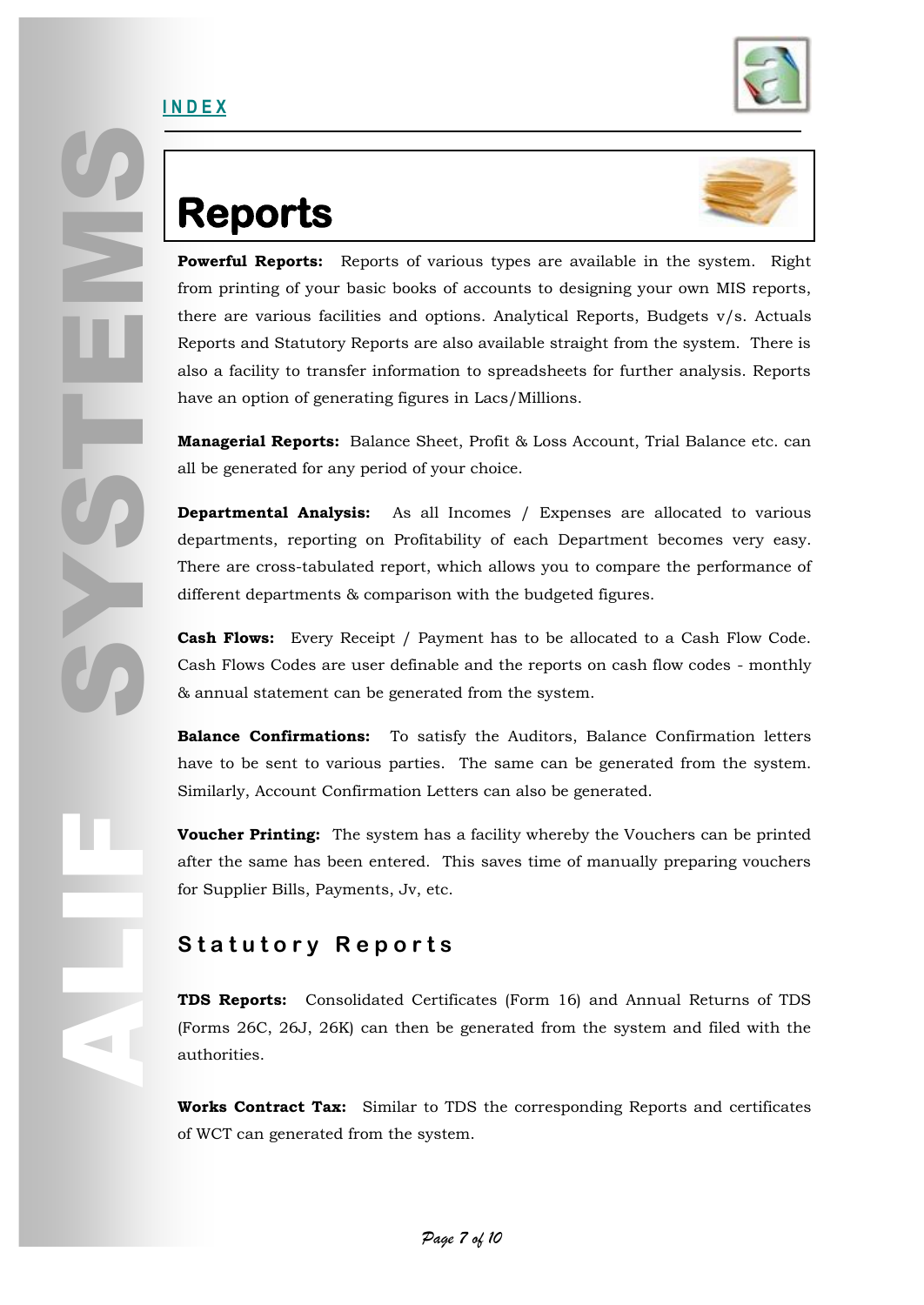

## **Interfaces - PMS**



Interface with MIC<br>
Interface with MIC<br>
Eull-fledged Revenue<br>
Revenue for the day<br>
Entry. The revenue is<br>
Uniform System of A<br>
the Fidelio Front Off<br>
enables the Account<br>
Interface with MIC<br>
Bill Passing interface<br>
passed **Interface with MICROS-Fidelio / PROTEL Front Office System:** BOSS has a full-fledged Revenue Interface with the MICROS-Fidelio Front Office System. The Revenue for the day/period can be downloaded into BOSS by means of a Journal Entry. The revenue is further broken up departmentwise for the purposes of Uniform System of Accounting. The City Ledger & Credit Card settlements from the Fidelio Front Office System can be downloaded directly into BOSS. This enables the Account Receivable Information to be totally accurate.

**Interface with MICROS-Fidelio F & B System:** BOSS has a full-fledged Material Bill Passing interface with MICROS-Fidelio F & B System. Bills for GRN/MRN passed in the F & B system can be booked. Debits for the material received get generated on the basis of article's groups of F & B system.

**Interface with ShawMan POS System:** Integration with the POS system is mainly for organisations wherein there is no Front Office / Property Management System. Clubs, Restaurants, Shopping Malls and Entertainment Complexes are likely users of this interface.

#### *The Interface is tiered in the following manner:*

Rever<br>
Centr<br>
Card<br>
so the For Revenue Accounting, the BOSS System automatically picks up the Revenue for the day. This revenue can be further broken up POS or Cost Centrewise for the purposes of Uniform System of Accounting. Debit Cards, Credit Card settlements, Allowances, Receivables can also be linked to the BOSS system so that the Receivables and Collection figures are accurate.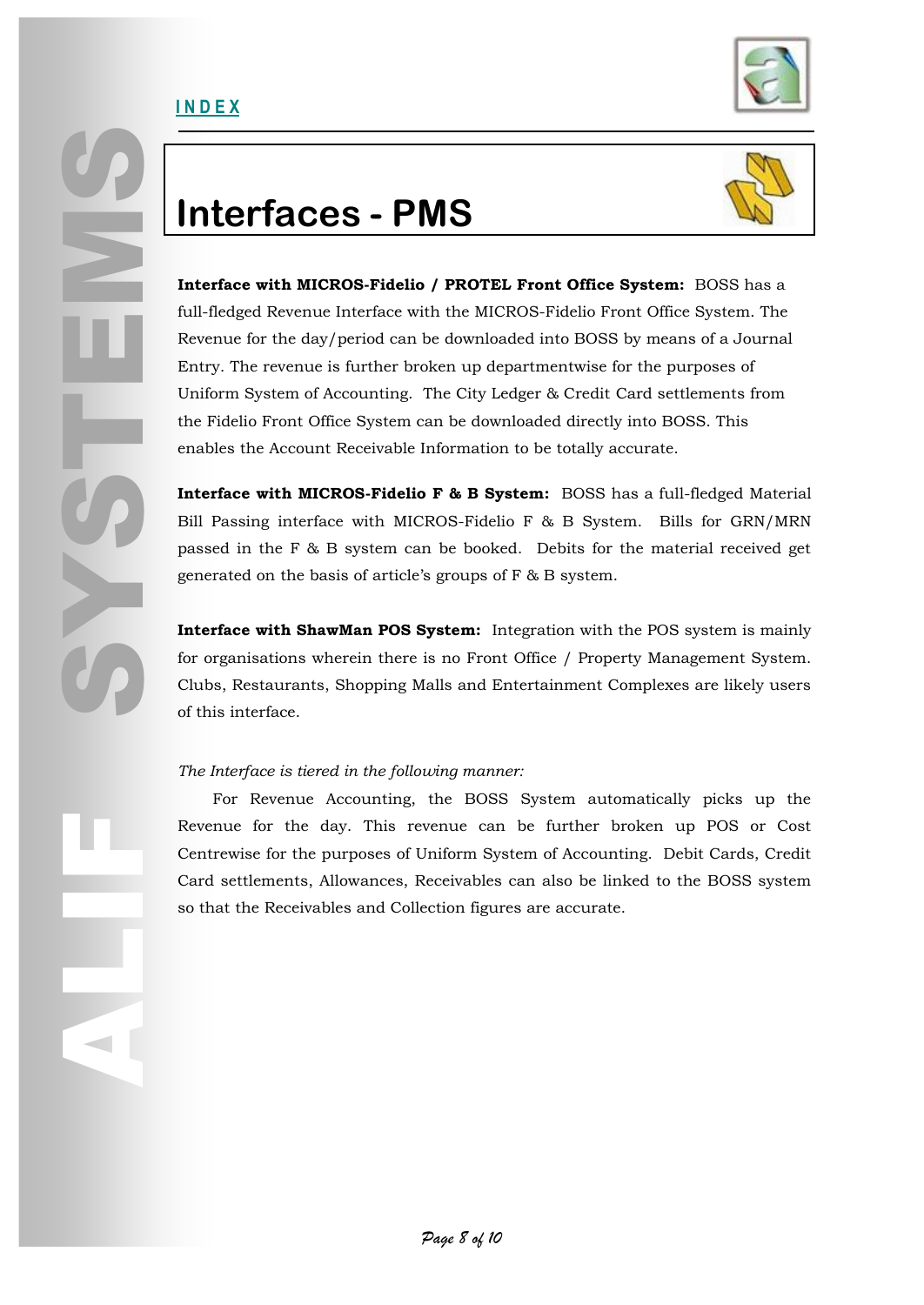



### **Interfaces – ALIF Inventory Management**

**Interface with ALIF Inventory Management & Costing System:** The BOSS System receives a further boost when an online connectivity is available with ALIF's IMCS System. The two Systems have been totally integrated and that to real-time, so much so that it becomes a seamless, transparent connectivity in the following areas:

**Bill Passing:** The Goods Received Notes through which the materials have been received as well as the prices in the Purchase Order are read on an on-line basis for cross-verification whenever Bill Passing is done in the BOSS System.

**Costing:** For the purpose of Costing, the BOSS system automatically picks up the information from the MMS system as to which items were consumed during the month and the cost of the same. These consumption figures are then segregated departmentwise so that departmental costing figures are available.

**Provisions for Outstanding Expenses:** All pending GRN/RR for which Bills are not yet flagged off are costed for the purpose of Outstanding Expenses.

**Interface with VISTA – Multiplex Ticketing System:** BOSS has a full-fledged Revenue Interface with the VISTA's Ticketing System. The Revenue for the day/period can be imported electronically into BOSS by means of a Journal Entry. The revenue can be further broken up Screenwise/Showwise for the purposes of Uniform System of Accounting.

**Interface with ALIF's Payroll System:** Salary costs can be transferred automatically as a JV from ALIFs' PRISM System. Departmental breakup of the Cost is also transmitted. Employees breakup of Salary Advances recovered also get picked up in the BOSS system.